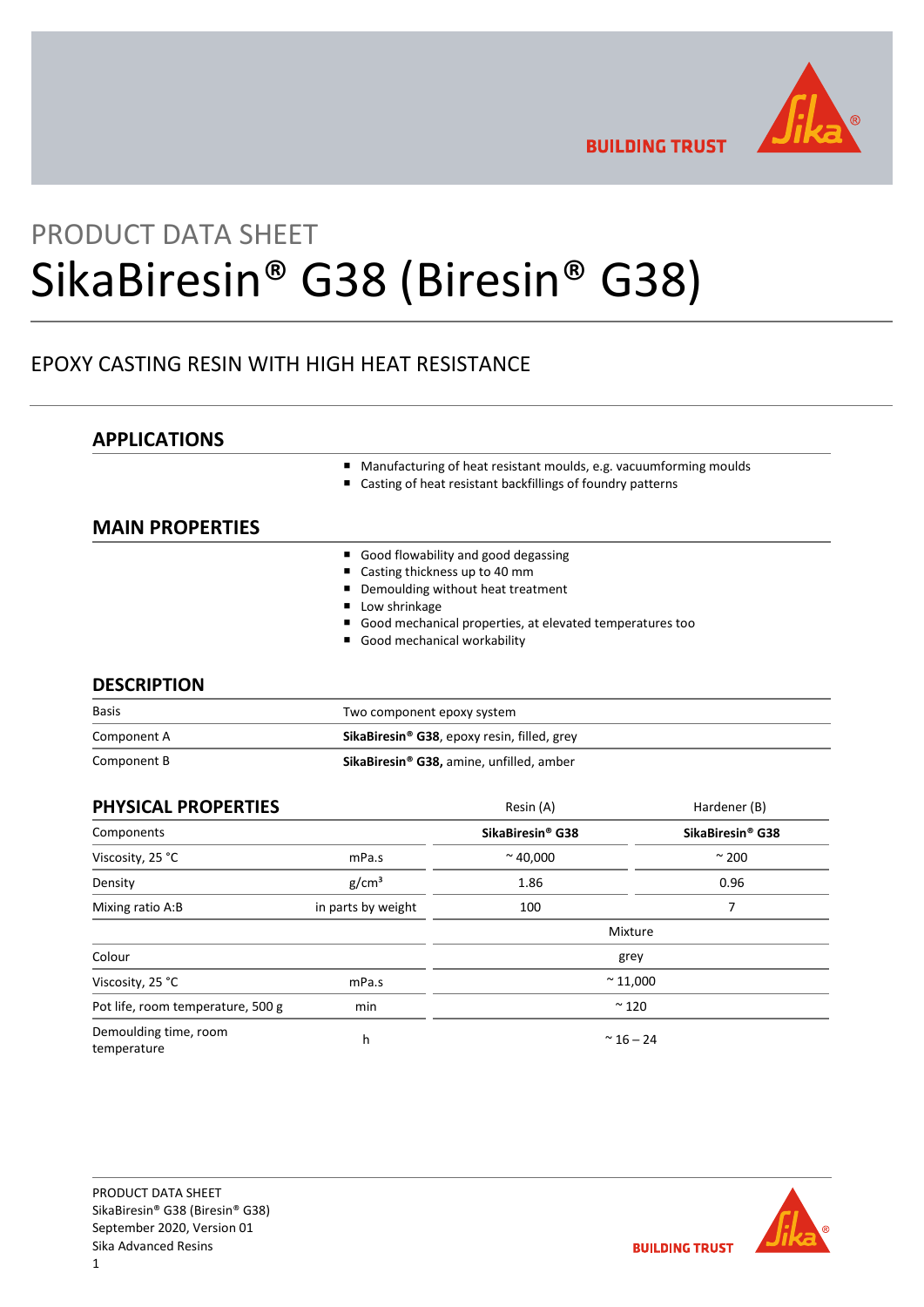# **MECHANICAL PROPERTIES**

approx. values

| Curing conditions    |                 |                   | 14 d / room temperature $4 h / 60 °C + 2 h / 100 °C$ |              |
|----------------------|-----------------|-------------------|------------------------------------------------------|--------------|
| Density              | <b>ISO 1183</b> | g/cm <sup>3</sup> | 1.8                                                  | 1.8          |
| Shore hardness       | <b>ISO 868</b>  |                   | D 88                                                 | D 90         |
| Flexural strength    | <b>ISO 178</b>  | MPa               | 51                                                   | 68           |
| Impact resistance    | <b>ISO 179</b>  | kJ/m <sup>2</sup> |                                                      | 8            |
| Compressive strength | ISO 604         | MPa               | 94                                                   | 112          |
| Linear shrinkage     | Internal test   | %                 | 0.08                                                 | not measured |

# **THERMAL AND SPECIFIC PROPERTIES**

| approx. values                      |                |        |              |                          |
|-------------------------------------|----------------|--------|--------------|--------------------------|
| Heat deflection temperature         | <b>ISO 75B</b> | $\sim$ | 54           | > 130                    |
| Coefficient of thermal<br>expansion | DIN 53 752     | $K-1$  | not measured | $35 - 40 \times 10^{-6}$ |

# **PACKAGING UNITS**

|                        | Resin (A), SikaBiresin <sup>®</sup> G38<br>■ Hardener (B), SikaBiresin® G38                                                                                                                                                                                                                                                           | 5 kg / 10 kg<br>$6 \times 0.7$ kg                                                                                                                                                                                                                                                                                                                                                                                                                                                                                                                                               |
|------------------------|---------------------------------------------------------------------------------------------------------------------------------------------------------------------------------------------------------------------------------------------------------------------------------------------------------------------------------------|---------------------------------------------------------------------------------------------------------------------------------------------------------------------------------------------------------------------------------------------------------------------------------------------------------------------------------------------------------------------------------------------------------------------------------------------------------------------------------------------------------------------------------------------------------------------------------|
| <b>PROCESSING DATA</b> |                                                                                                                                                                                                                                                                                                                                       |                                                                                                                                                                                                                                                                                                                                                                                                                                                                                                                                                                                 |
|                        | Component A must be stirred thoroughly before use.<br>For more information, see Product Data Sheets of the release agents.<br>Pay attention to dry conditions and dry mould surfaces while processing.<br>■ Further post curing of the demoulded part can improve the final mechanical<br>properties.<br>conformer while post curing. | The material, processing and mould temperature should be at least $18 - 25$ °C.<br>Recommended release agents are Sika® Liquid Wax-815 or Sika® Pasty Wax-818.<br>Both components have to be mixed thoroughly according to mixing ratio and<br>poured immediately into the released mould with beginning at the lowest point.<br>Depending on the geometry and weight of the part, it is recommended to use a<br>For cleaning the final part from release agent residues, we recommend Sika®<br>Reinigungsmittel-5. Before use of other cleaners, compatibility must be tested. |

# **STORAGE CONDITIONS**

| Shelf life          | Resin (A), SikaBiresin <sup>®</sup> G38                                                                                              | 18 months                                                                                                                                         |  |  |
|---------------------|--------------------------------------------------------------------------------------------------------------------------------------|---------------------------------------------------------------------------------------------------------------------------------------------------|--|--|
|                     | ■ Hardener (B), SikaBiresin® G38                                                                                                     | 24 months                                                                                                                                         |  |  |
| Storage temperature | Resin (A), SikaBiresin <sup>®</sup> G38                                                                                              | $18 - 25 °C$                                                                                                                                      |  |  |
|                     | ■ Hardener (B), SikaBiresin® G38                                                                                                     | $18 - 25 °C$                                                                                                                                      |  |  |
| Crystallization     | occur.                                                                                                                               | After prolonged storage at low temperature, crystallization of components may                                                                     |  |  |
|                     | ■ This is easily removed by warming up for a sufficient time to a maximum of 70 °C.<br>Allow to cool to room temperature before use. |                                                                                                                                                   |  |  |
| Opened packagings   | ingress.                                                                                                                             | ■ Containers must be closed tightly immediately after use to prevent moisture<br>■ The residual material needs to be used up as soon as possible. |  |  |